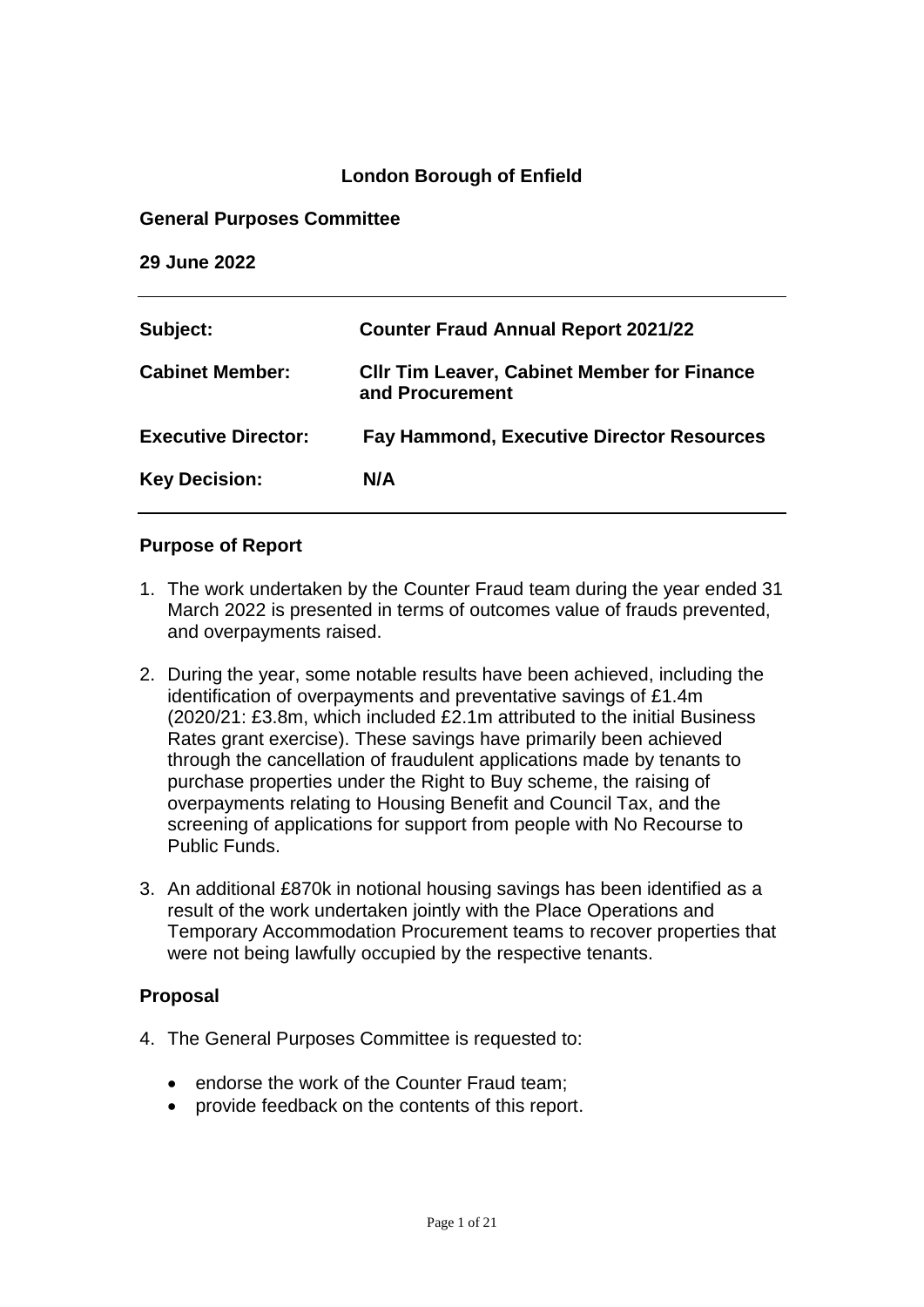#### **Reason for Proposal**

5. Recognition and support for the work of the Counter Fraud team demonstrates the Council's commitment to a zero-tolerance approach to fraud, as outlined in the Council's Counter Fraud Strategy, and serves as a deterrent to fraudsters targeting the Council.

#### **Relevance to the Council's Plan**

#### **Good Homes in Well-Connected Neighbourhoods**

6. An effective Counter Fraud function, supported by robust policies and procedures, helps minimise losses due to fraud that might adversely affect the delivery of good homes in well- connected neighbourhoods.

#### **Safe, Healthy and Confident Communities**

7. An effective Counter Fraud function, supported by sound policies and procedures, helps minimise losses due to fraud that might adversely affect the Council achieve its objectives to sustain safe, healthy and confident communities.

#### **An Economy that Works for Everyone**

8. An effective Counter Fraud Service will minimise losses due to fraud and help the Council achieve its objectives in building a local economy that works for everyone.

#### **Background**

- 9. This report summarises the work of the Counter Fraud team for the period 1 April 2021 to 31 March 2022.
- 10.Although some aspects of our work continued to be adversely impacted by Covid-19 (including a staff member being was seconded to support pandemic work in other areas at the beginning of the year), the team still achieved some significant results during this period, including:
	- Identifying overpayments and potential savings of £1.4m. This included the identification of fraudulent or unlawful claims for:
		- o Right to Buy discounts,
		- o Business Grant payments
		- o Support provided by the No Recourse to Public Funds team
		- o Council Tax (support, discounts, and exemptions)
		- o Housing Benefits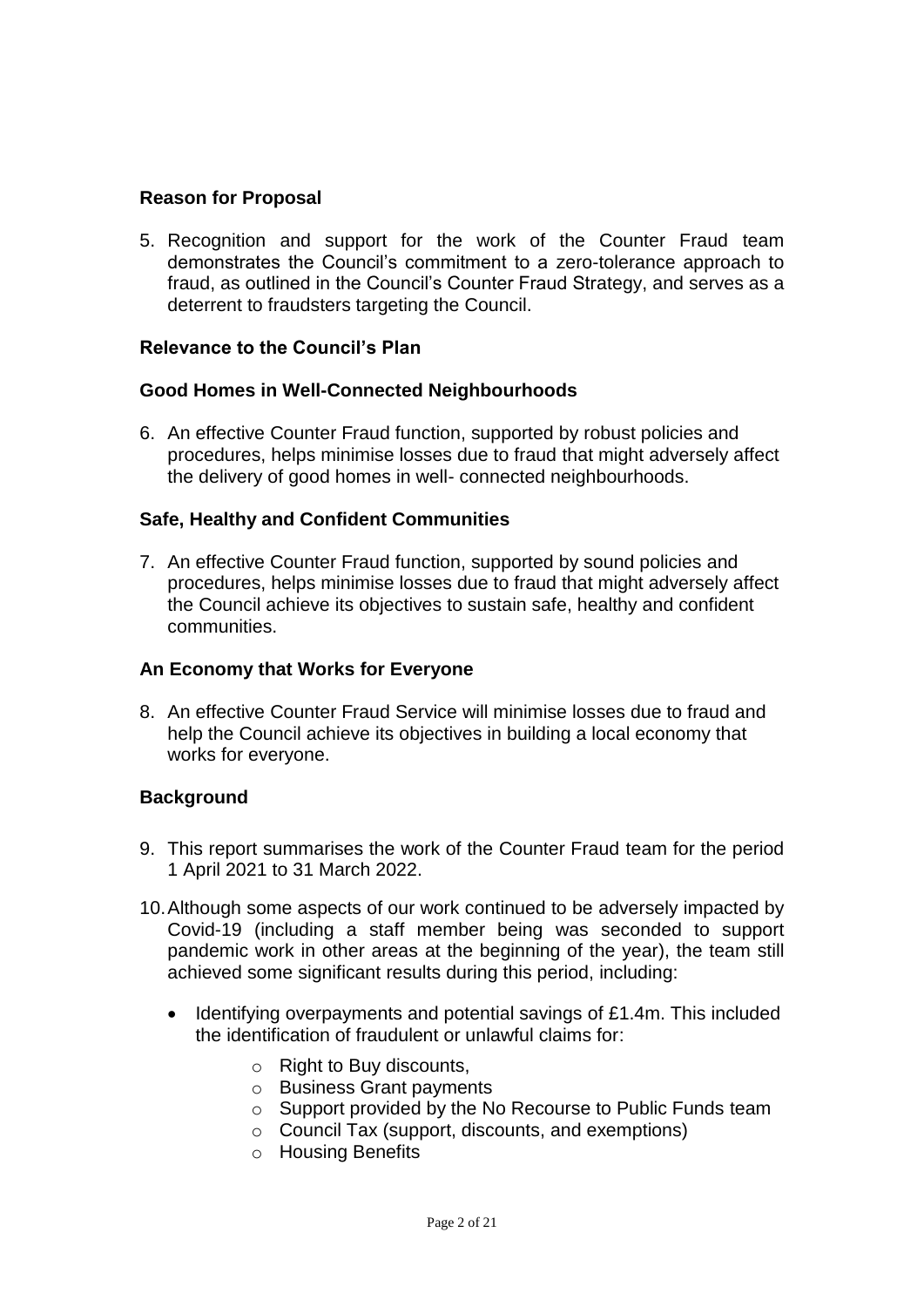- Supporting the Place Operations and Temporary Accommodation Procurement teams in recovering 48 properties with a notional savings value of £870k;
- 2 financial penalties totalling £1.5k were levied for Council Tax Support offences.

These results are summarised in **Table 1** and **Table 2** at **Appendix A**.

#### **Housing Fraud**

- 11.For 2021/22, the Counter Fraud Team received funding from the Housing Revenue Account (HRA) to provide investigative support to the Place Operations Team in Housing and Regeneration. These investigations focused on recovering properties that had been unlawfully used, including those that had been abandoned or sublet. Once recovered, these properties were than available for re-let to applicants in genuine need of assistance.
- 12.This work continued to be negatively impacted by the effects of Covid-19, in particular Court hearings continued to be delayed; however, in 2021/22 this joint project resulted in recovery of 19 properties (2020/21: 40).
- 13.In addition, the Counter Fraud team supported the work of temporary accommodation visiting officers who conducted a rolling programme of targeted visits (when lockdown restrictions allowed). As a result of this work, 29 abandoned or misused properties were identified in 2021/22 (2020/21: 18).
- 14. The HRA has also funded Counter Fraud investigation support to the Right to Buy (RTB) Team. This process examined every qualifying RTB application. As a result during 2021/22 8 cases were cancelled or withdrawn (2020/21: 8). Had these applications proceeded to completion, the cumulative discounts allowed against the purchase price would have been £902k.
- 15.Throughout 2021/22, the Counter Fraud Team provided investigative support to the No Recourse to Public Funds (NRPF) team in the Homelessness Service. Due to our interventions, 8 applications for support were refused or cancelled during 2021/22 (2020/21: 15), and a further 2 households had their level of financial assistance reduced (2020/21: 7). The effects of the pandemic saw an overall reduction in the numbers of new NRPF applications during 2021/22, although the work of the Counter Fraud Team has resulted in savings of £74k (2020/21: £279k).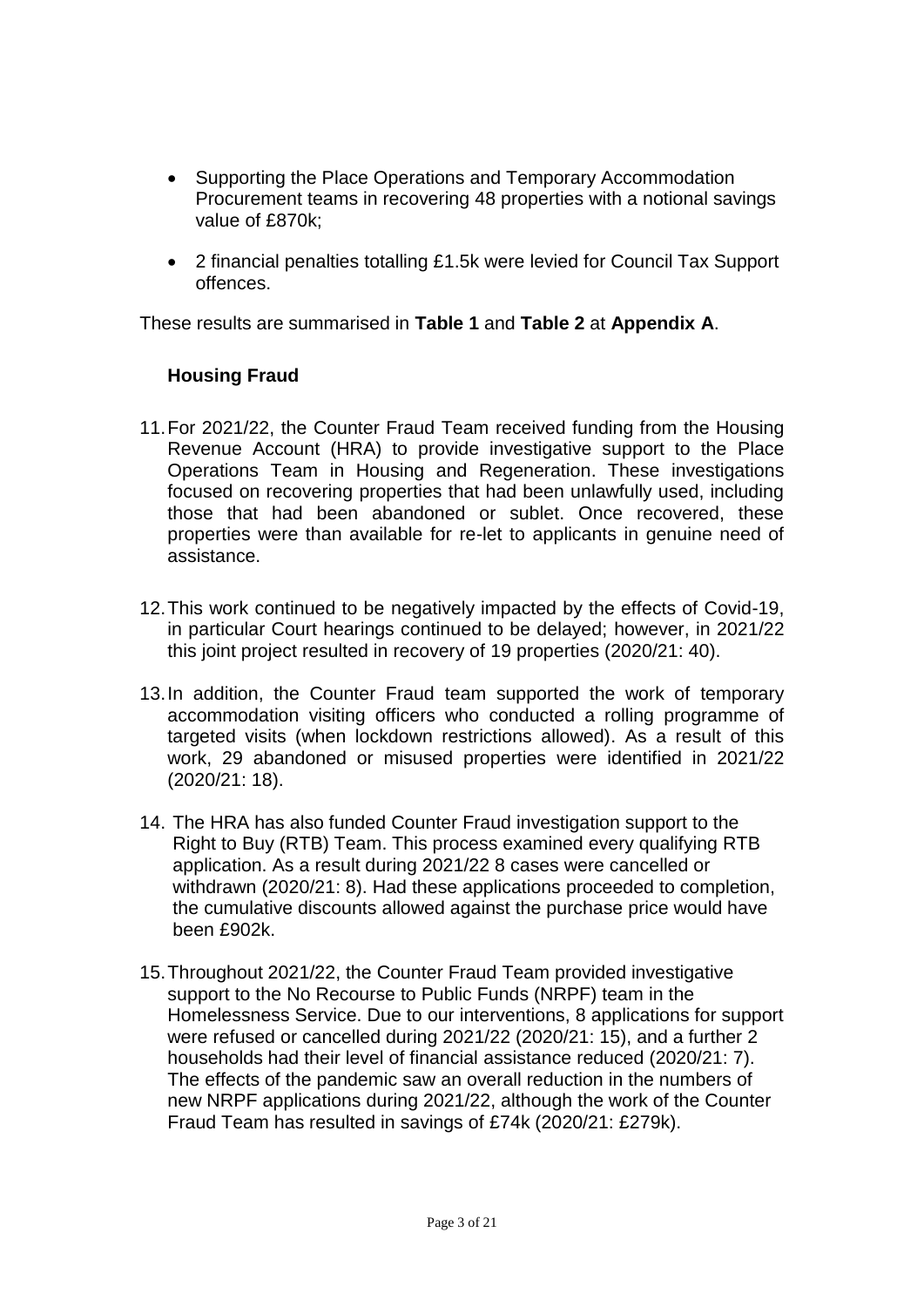#### **Business Grants**

- 16.Throughout 2021/22, the Counter Fraud team have continued to support the Business Grant Team with the verification of grant applications submitted by businesses operating in the borough.
- 17.Although the volumes value of grants issued were significantly reduced from the initial tranche paid during 2020/21, the Counter Fraud team continued to undertake a key role in ensuring that suitable controls were in place at the application stage. In addition, the Counter Fraud team ran pre-payment checks to validate bank accounts and confirmed that businesses were still operational.
- 18.To satisfy the requirements of the Department for Business, Energy and Industrial Strategy, the Counter Fraud Team undertook a programme of post-payment verification work to confirm that businesses who had received help were properly entitled.
- 19.Our post-payment verification work has led to the identification of 9 cases with a combined value of £150k where grants were incorrectly claimed, including cases where businesses had ceased trading before assistance became available. These amounts will be recovered from the applicants.

#### **Fraud Prevention work**

- 20.During November 2021, the Counter Fraud team ran five Microsoft Teams sessions to mark International Fraud Awareness Week.
- 21.These sessions covered:
	- An overview of the work of the Counter Fraud Team (two sessions)
	- Procurement Fraud (co-presented with the Head of Policy and Contract Development)
	- Insurance Fraud (with the Council's Insurance Team)
	- Cyber Security (in conjunction with Digital Services)
- 22.These sessions also promoted the Council's Whistleblowing Policy that encourages staff to come forward and raise concerns in confidence.
- 23.The team also published their first newsletter in 2021/22, further bulletins will follow during 2022/23.
- 24.Counter Fraud training was delivered to an audience of School Business Managers as part of a Financial Management Training package arranged by the Schools Personnel Service. The session covered key fraud risks faced by schools, with a particular focus on cybercrime.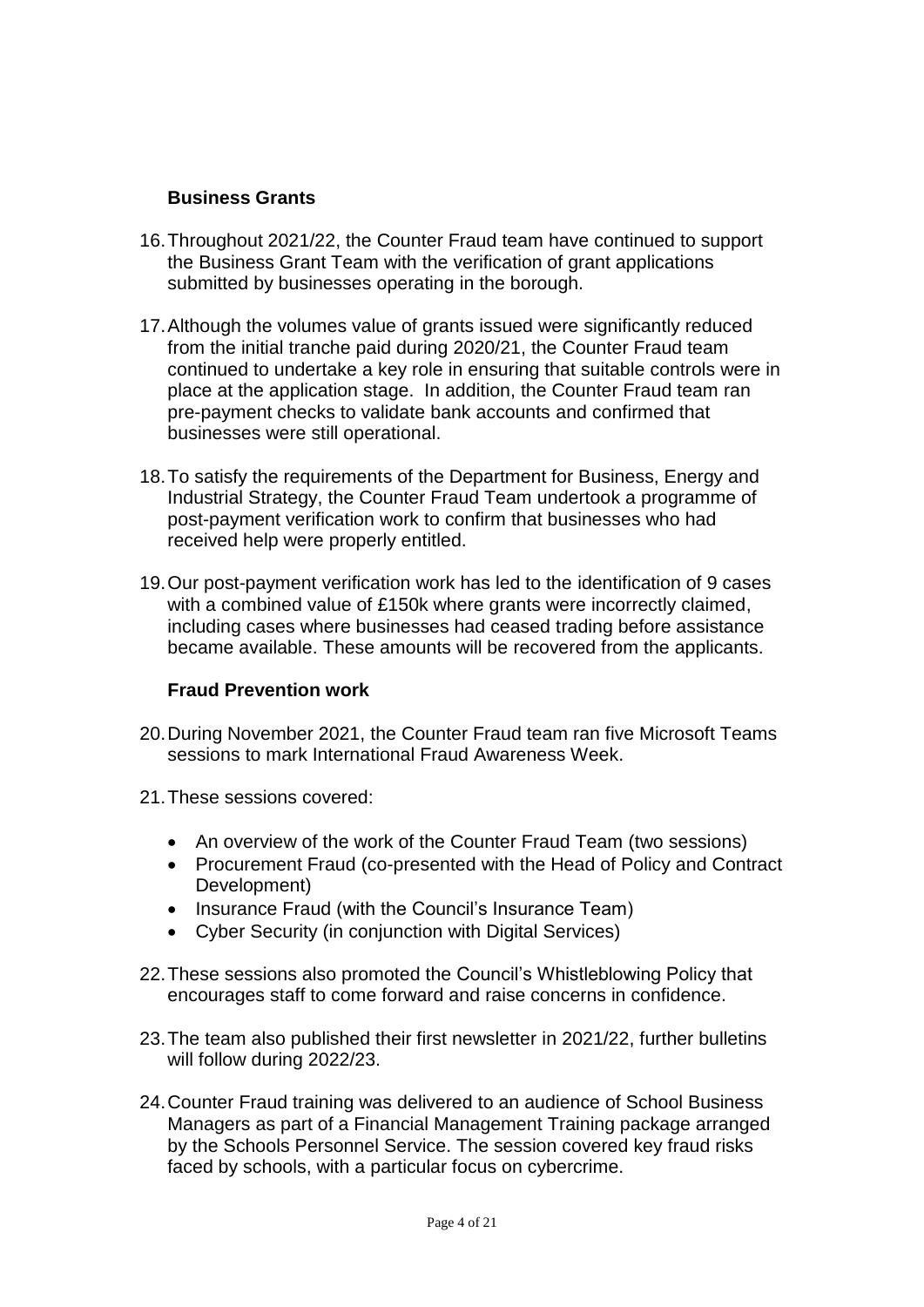### **Financial Investigations**

- 25.The team's Financial Investigator has continued to support both Trading Standards and Planning in the areas of Proceeds of Crime confiscation, enforcement, and re-considerations.
- 26.One of the cases concluded during 2021/22 involved a rogue landlord who was convicted for planning offences in 2018 having illegally converted a house into six bedsits. Following this conviction, the combined efforts of the Counter Fraud team's Financial Investigator and Legal Services resulted in the Court imposing a Confiscation Order for £86k under the Proceeds of Crime Act. However, as of August 2021, only £9k had been paid leaving an amount outstanding, including interest, of over £96k. Enforcement action was pursued and on 17 August 2021 at Westminster Magistrates Court, the default prison sentence of 4 years and 5 months was imposed for non-payment. This meant that the individual was immediately taken to prison; however, three days later the amount was paid in full, resulting in the individual's release. The Council will receive £32k with the remainder split between HM Treasury and the Courts Service

#### **2021/22 Caseload analysis**

27.Overall the team investigated and closed 293 cases in 2021/22 (2020/21; 754 including 439 in connection with the initial business rates grant exercise). Details are shown in **Table 3** at **Appendix A**.

#### **Whistleblowing cases**

28.A refreshed Whistleblowing Policy, including a model Schools Whistleblowing Policy, was presented to the General Purposes Committee in January 2022. During 2021/22, the Audit and Risk Management Service was advised of 4 cases raised under the Whistleblowing Policy (2020/21: 6). A summary of these can be found at **Table 4** in **Appendix A**.

#### **Insurance Fraud**

29.All insurance claims are subject to close scrutiny prior to payment and consequently no claims were deemed to be fraudulent during 2021/22. However, the Counter Fraud team assisted with a case after three minibuses were stolen from the car park of a Council Resource Centre. Our subsequent report set out several recommendations to improve the security of vehicles at the site.

#### **Blue Badge Misuse**

30.The Environmental Protection Team in the Place Department are responsible for investigating the misuse of Blue Badges. Street patrols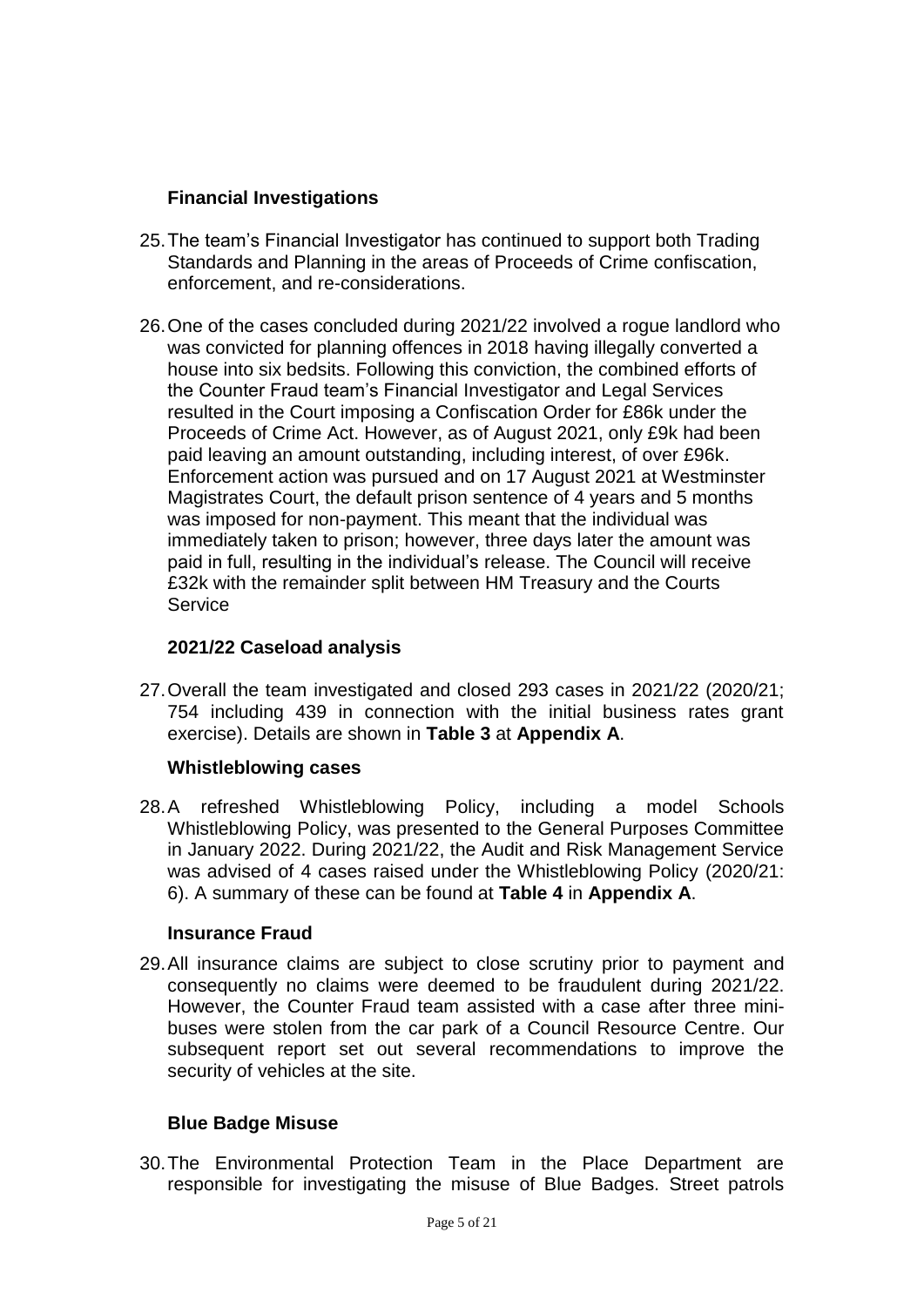were halted during the year due to Covid-19 restrictions. Currently eight cases are with Legal Services for potential prosecution and a further six cases are under investigation. During 2021/22 there was a significant reduction in court time for such offences.

#### **Transparency Data**

31.The Local Government Transparency Code requires us to publish data with regard to specific fraud-related activities. This data is presented in **Table 5** at **Appendix A.**

#### **Counter Fraud Operating Plan 2021/22**

- 32.Our annual Operating Plan provides an overview of the work that the team will cover during the year, and progress made against the 2021/22 plan is detailed at **Appendix B**.
- 33.The Operating Plan for 2022/23 was presented to the General Purposes Committee in March 2022.

#### **Main Considerations for the Council**

34.Any large complex organisation needs to have a well-established and effective Counter Fraud function in place to minimise losses due to fraud.

#### **Safeguarding Implications**

35.There are no safeguarding implications arising directly from this update from the Audit and Risk Management Service.

#### **Public Health Implications**

36.There are no Public Health implications arising from this report.

#### **Equalities Impact of the Proposal**

37.Following the Completion of the Corporate Equalities Impact Assessment initial screening, this report does not have an Equalities impact.

#### **Environmental and Climate Change Considerations**

38.There are no discernible environmental and climate change considerations arising from the proposals in this report.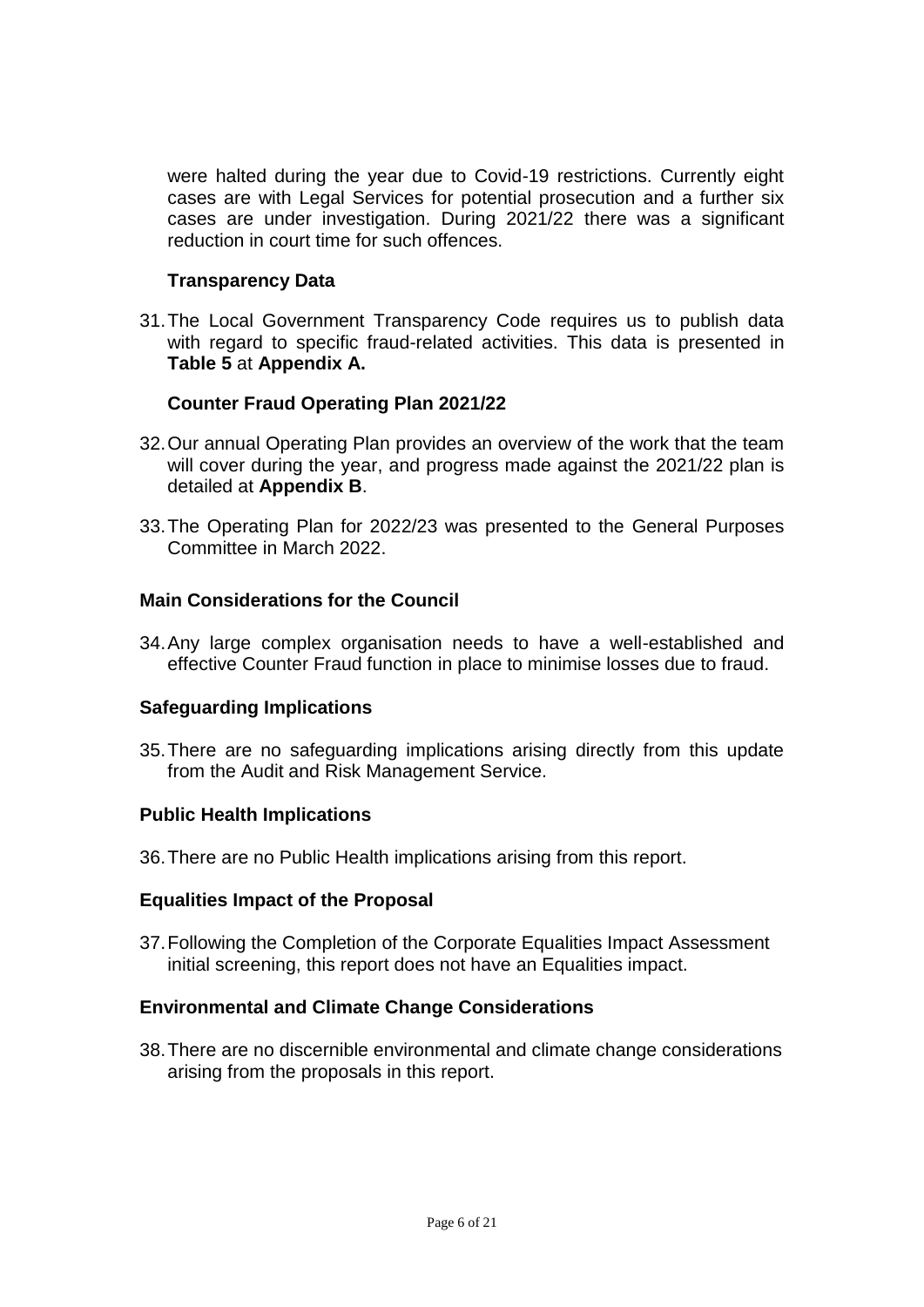#### **Risks that may arise if the proposed decision and related work is not taken**

39.If the work of the Counter Fraud function is not supported, then there is a risk that the Council may suffer financial and reputational loss from fraudulent activities.

#### **Risks that may arise if the proposed decision is taken and actions that will be taken to manage these risks**

40.A risk of financial and reputational loss from fraudulent activities will still exist. However, the recognition and communication of our Counter Fraud activities will mitigate that risk.

#### **Financial Implications**

41.The recognition and communication of the work of the Counter Fraud team will aid in mitigating financial risk to the Council, however there are no specific financial implications related to this report.

#### **Legal Implications**

42. There are no specific legal implications arising from this report.

#### **Workforce Implications**

43.There are no specific workforce implications arising from this report.

#### **Property Implications**

44.There are no property implications intrinsic to the proposals in this report.

#### **Other Implications**

45.N/A

#### **Options Considered**

46.In line with recognised best practice, no other options were considered.

#### **Conclusions**

47.The General Purposes Committee is requested to:

- note the work completed by the Counter Fraud Team during the period 1 April 2021 to 31 March 2022 and the key themes and outcomes arising from this work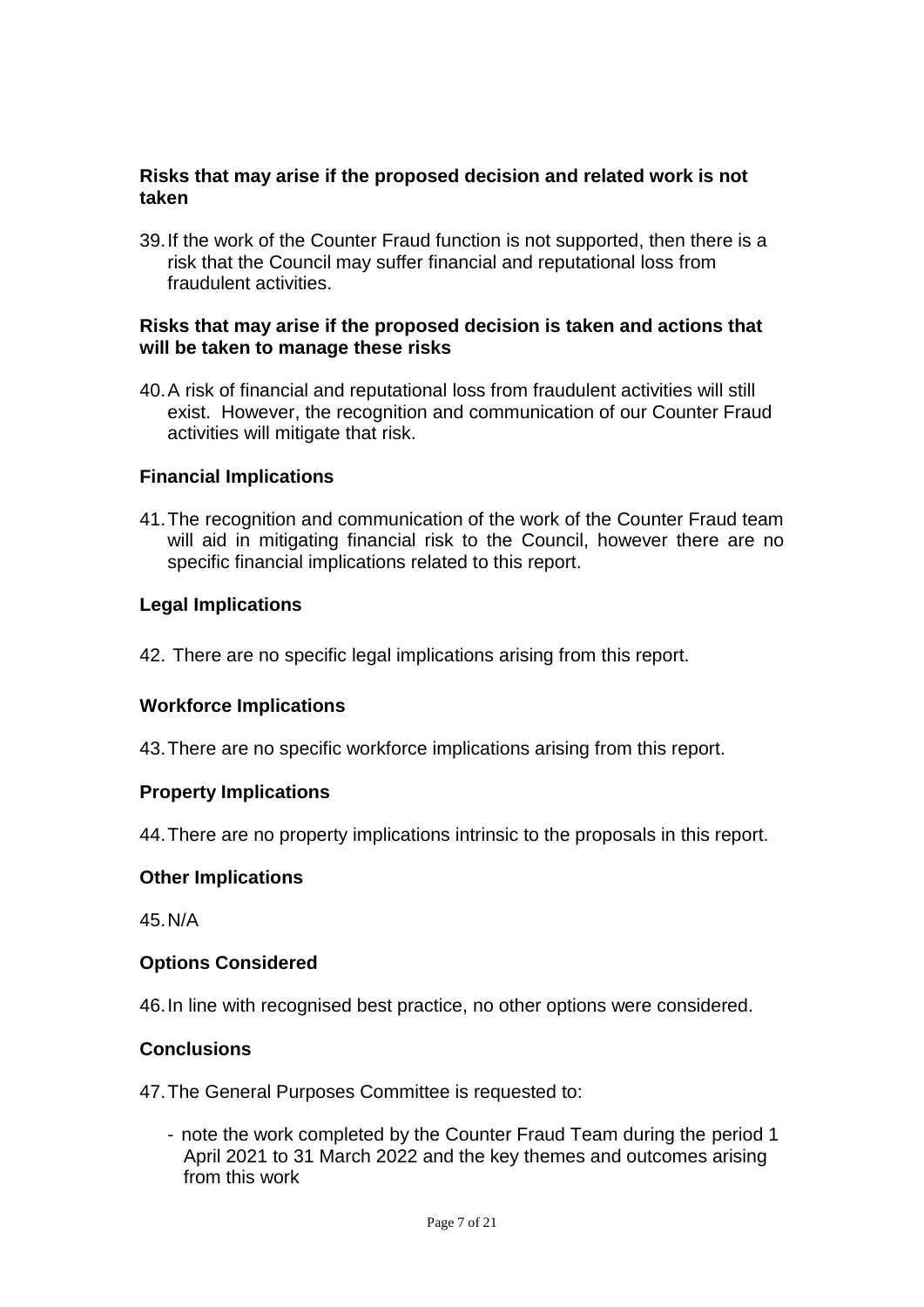- provide feedback on the contents of this report

| <b>Report Author:</b>                    | Gemma Young<br>Head of Internal Audit and Risk Management<br>Gemma. Young@Enfield.gov.uk<br>Tel: 07900 168938 |
|------------------------------------------|---------------------------------------------------------------------------------------------------------------|
| Date of report:                          | 17 June 2022                                                                                                  |
| <b>Appendices</b>                        |                                                                                                               |
| <b>Appendix A:</b><br><b>Appendix B:</b> | Outcomes from Counter Fraud Activities 2021/22<br>Progress Against Counter Fraud Operating Plan 2021/22       |

### **Background Papers**

None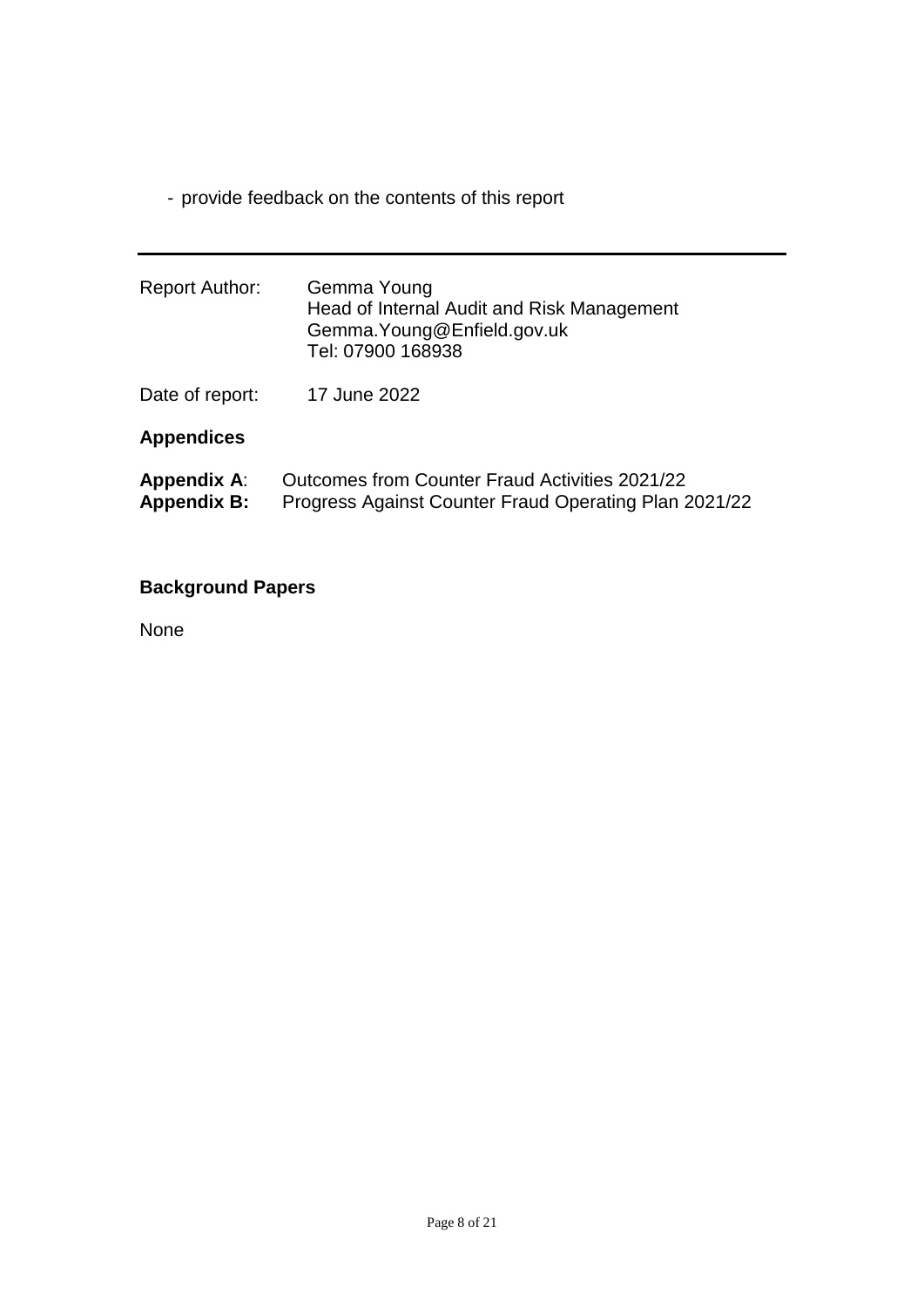#### **Appendix A**

### **Outcomes from Counter Fraud Activities 2021/22**

# **Fraud Type Annual Annual Target Actual Variance Notional Saving \*\*** Council Properties Council Triplemes (75 19 (56) E798k TA / PSL / HA Properties Recovered 25 29 4 E72 k **Overall \* 100 48 (52) £870k**

#### **Table 1a: Housing Recoveries**

#### **Table 1b: Savings from Frauds Investigated or Prevented**

|                    | <b>Annual Target</b> | <b>Actual</b> | <b>Variance</b> |
|--------------------|----------------------|---------------|-----------------|
| <b>Savings ***</b> | £2.75m               | £1.39m        | (E1.36m)        |

*\* Includes recoveries identified by the Place Operations and Temporary Accommodation Procurement teams, supported by Counter Fraud Officers*

*\*\* The Notional Value attributed to recovery of a Council property is the amount of £42k per property as per the calculation published by the Tenancy Fraud Forum in April 2022; the figure takes into account the average annual cost of providing temporary accommodation for a family who could otherwise have occupied the recovered property, plus average investigation and legal costs. The Notional Value of a Temporary Accommodation recovery is based on the net annual cost to the Council of acquiring a property for use as temporary accommodation.*

*\*\*\* Includes overpayments identified or recovered, as well as potential future income and the estimated value of losses prevented by the detection and interception of fraud and improvement of controls – please see Table 2 below.*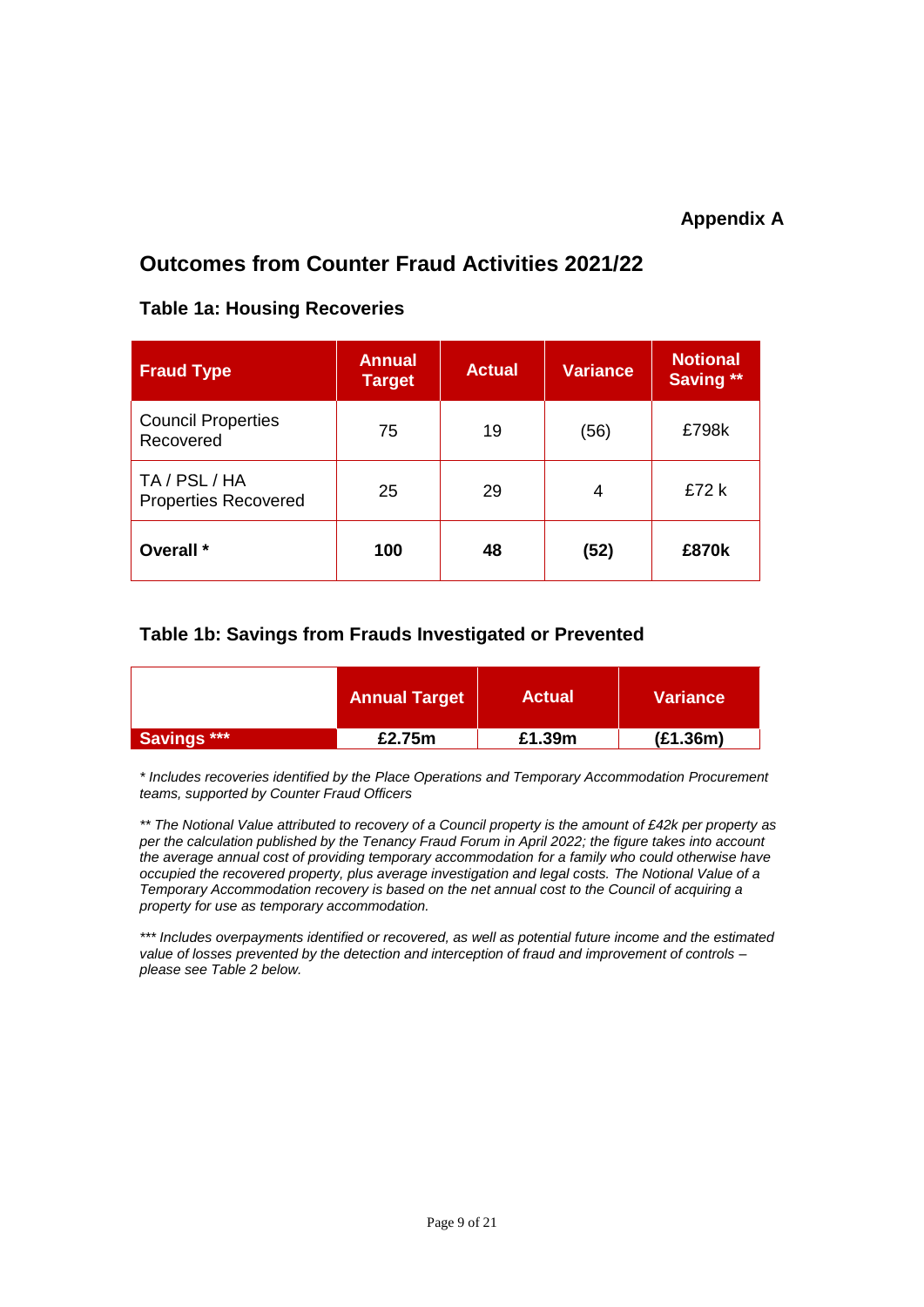### **Table 2:**

## **Detected and Prevented Fraud Savings 1 April 2021 to 31 March 2022**

| <b>Fraud Type</b>                                   | <b>Detected</b><br>(£) | <b>Prevented</b><br>(E) |
|-----------------------------------------------------|------------------------|-------------------------|
| <b>Right to Buy</b>                                 |                        | 902,400                 |
| <b>Business Grants</b>                              | 151,733                |                         |
| <b>Housing Benefit</b>                              | 92,924                 |                         |
| <b>Financial Investigations</b>                     | 86,280                 |                         |
| No Recourse to Public Funds                         |                        | 74,147                  |
| <b>Pension Overpayments</b>                         | 42,397                 |                         |
| <b>Business Rates</b>                               | 24,251                 |                         |
| <b>Council Tax Reduction Scheme &amp; Discounts</b> | 19,345                 |                         |
| <b>Benefit Penalties</b>                            | 1,539                  |                         |
| <b>Sub-totals</b>                                   | 418,469                | 976,547                 |
| <b>Total</b>                                        |                        | £1,395,016              |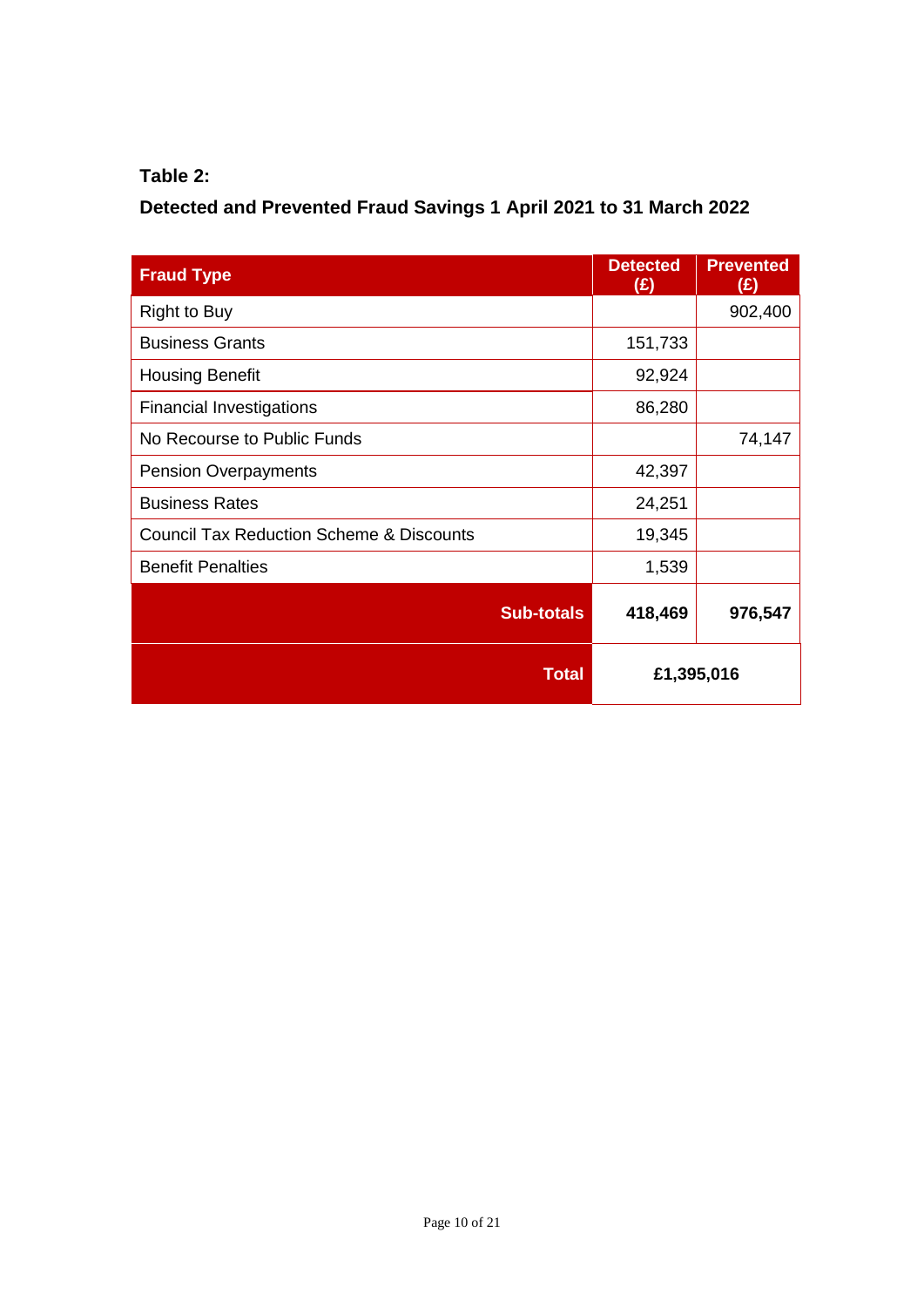| Table 3: Counter Fraud Caseload 2021/22 |  |  |  |  |  |
|-----------------------------------------|--|--|--|--|--|
|-----------------------------------------|--|--|--|--|--|

| <b>Fraud Type</b>                 | <b>Opened</b>  | <b>Closed</b>  |
|-----------------------------------|----------------|----------------|
| Business Rates (incl. grants)     | 15             | 10             |
| <b>Council Tax</b>                | 6              | 8              |
| Employee                          | $\overline{7}$ | 3              |
| <b>Financial Investigations</b>   | 3              | 5              |
| Housing - household amendments    | 52             | 52             |
| Housing - Right To Buy            | 94             | 90             |
| Housing – succession applications | 42             | 28             |
| Housing - temporary accommodation | $\overline{7}$ | 8              |
| Housing - tenancy issues          | 45             | 52             |
| No Recourse to Public Funds       | 17             | 24             |
| Miscellaneous                     | 6              | 9              |
| <b>Personal Budgets</b>           | 1              | $\overline{2}$ |
| Procurement                       | 1              | 1              |
| <b>Schools</b>                    |                | 1              |
| <b>Totals</b>                     | 296            | 293            |

## **Table 4: Whistleblowing Cases 2021/22**

| <b>Concern</b>                                                                                                                                                                                                | <b>Outcome</b>                       |
|---------------------------------------------------------------------------------------------------------------------------------------------------------------------------------------------------------------|--------------------------------------|
| Employee breach of code of conduct                                                                                                                                                                            | Substantiated, employee<br>dismissed |
| Procedural mismanagement of cases (raised by<br>former agency employee)                                                                                                                                       | Not substantiated                    |
| A proposed restructure has not been conducted<br>properly and should be halted; it was also<br>alleged that officers engage in timesheet fraud,<br>and that service users have been defrauded by<br>officers. | Not substantiated                    |
| Financial management issues (school)                                                                                                                                                                          | Under investigation                  |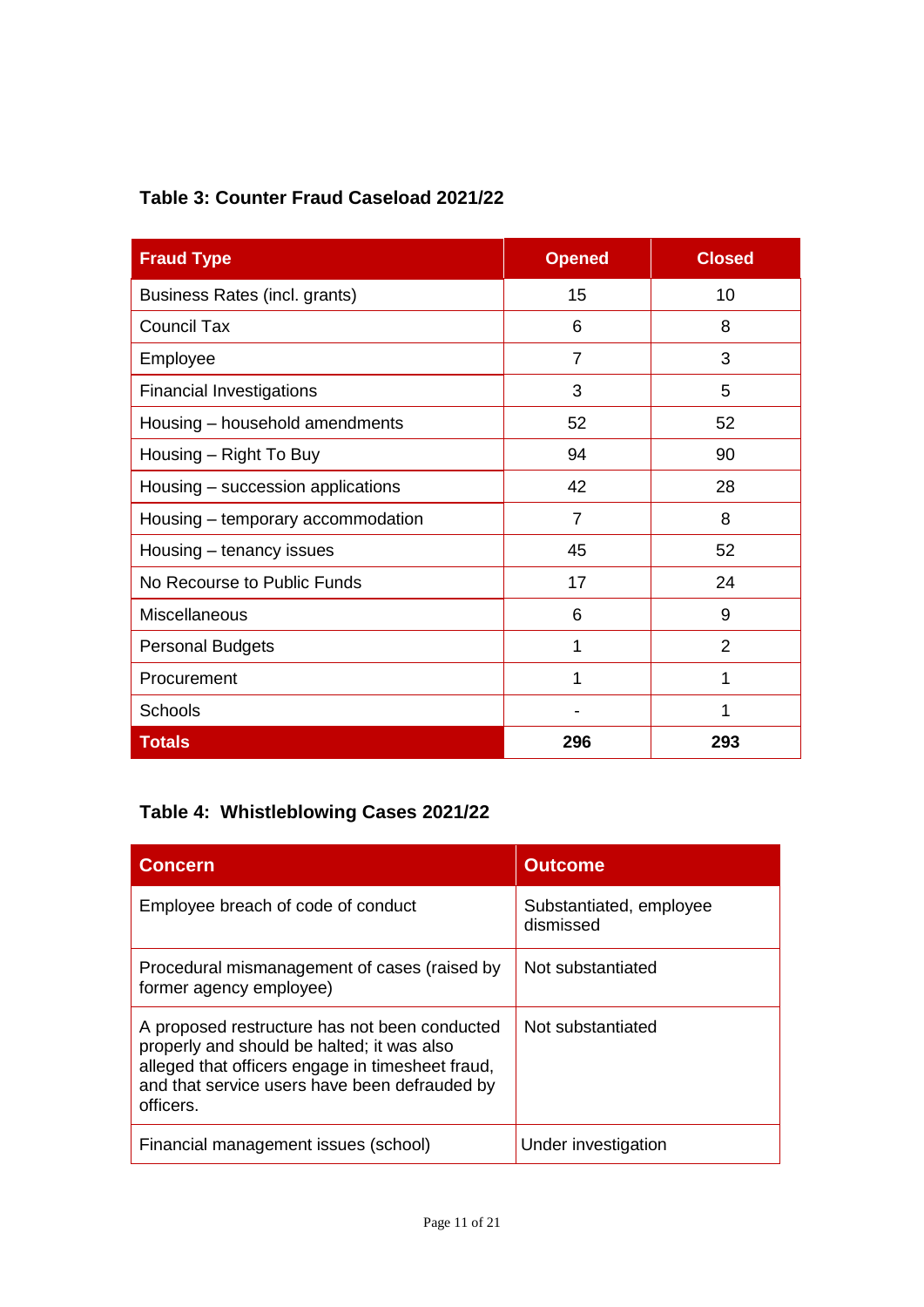## **Table 5 – Transparency Code Data 2021/22**

| <b>Category</b>                                                                                                                                                                | <b>Value</b> |
|--------------------------------------------------------------------------------------------------------------------------------------------------------------------------------|--------------|
| Number of occasions that powers under the Prevention of Social<br>Housing Fraud (Power to Require Information) (England) Regulations<br>2014, or similar powers have been used | 24           |
| Total number (absolute and full time equivalent) of employees<br>undertaking investigations and prosecutions of fraud ·                                                        | 9 (absolute) |
|                                                                                                                                                                                | $7.1$ (FTE)  |
| Total number (absolute and full time equivalent) of professionally<br>accredited counter fraud specialists                                                                     | 7 (absolute) |
|                                                                                                                                                                                | $6.5$ (FTE)  |
| Total amount spent by the authority on the investigation and<br>prosecution of fraud                                                                                           | £386k        |
| Total number of fraud cases investigated                                                                                                                                       | 293          |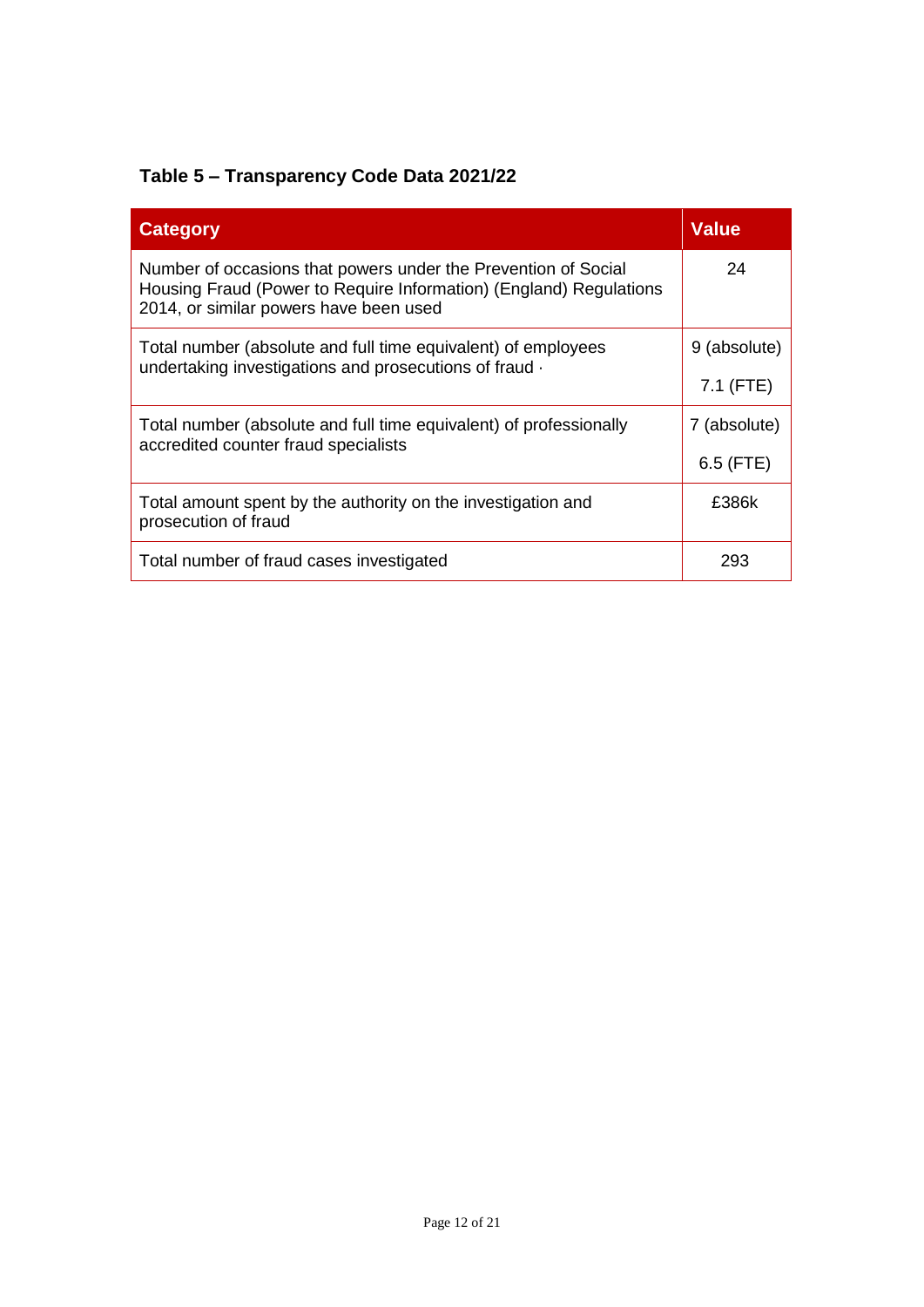## **Appendix B**

# **Progress Against Counter Fraud Operating Plan 2021/22**

| <b>FFCL PILLAR &amp;</b><br><b>KEY CONCEPTS</b>                                                                                       | <b>PROJECT</b><br><b>DESCRIPTION</b>                                               | <b>TASKS</b>                                                                                                                                 | Q <sub>1</sub> | Q2 | Q <sub>3</sub> | Q4                                  | <b>PROGRESS UPDATE</b>                                                                                                                                                     |
|---------------------------------------------------------------------------------------------------------------------------------------|------------------------------------------------------------------------------------|----------------------------------------------------------------------------------------------------------------------------------------------|----------------|----|----------------|-------------------------------------|----------------------------------------------------------------------------------------------------------------------------------------------------------------------------|
| <b>GOVERN</b><br>Executive support<br>ensures Fraud,<br>bribery and<br>corruption measures<br>are embedded within<br>the organisation | Counter Fraud Culture -<br>understanding and<br>support from governing<br>officers | Present Counter Fraud Strategy 2021-22<br>to EMT and GPC                                                                                     | X              |    |                |                                     | <b>Completed</b><br>The $2021/22$ strategy $&$<br>operating plan was<br>approved by GPC on<br>30/06/2021;<br>the 2022/23 strategy & plan<br>was approved on<br>03/03/2022. |
|                                                                                                                                       |                                                                                    | Report to Assurance Board, EMT and GPC<br>on performance, including Whistleblowing<br>and introduction of Insurance and Blue<br>Badge stats. | X              | X  | $\mathsf{x}$   | $\mathsf{x}$                        | <b>Completed</b><br>Reports are being<br>completed as timetabled                                                                                                           |
|                                                                                                                                       |                                                                                    | Annual review and approval of policies by<br>EMT and GPC:<br>Whistleblowing<br>AML<br>Sanction & Prosecution Policy                          |                |    |                | $\boldsymbol{\mathsf{x}}$<br>X<br>X | <b>Completed</b><br>The policies were approved<br>by GPC on 13/01/2022.                                                                                                    |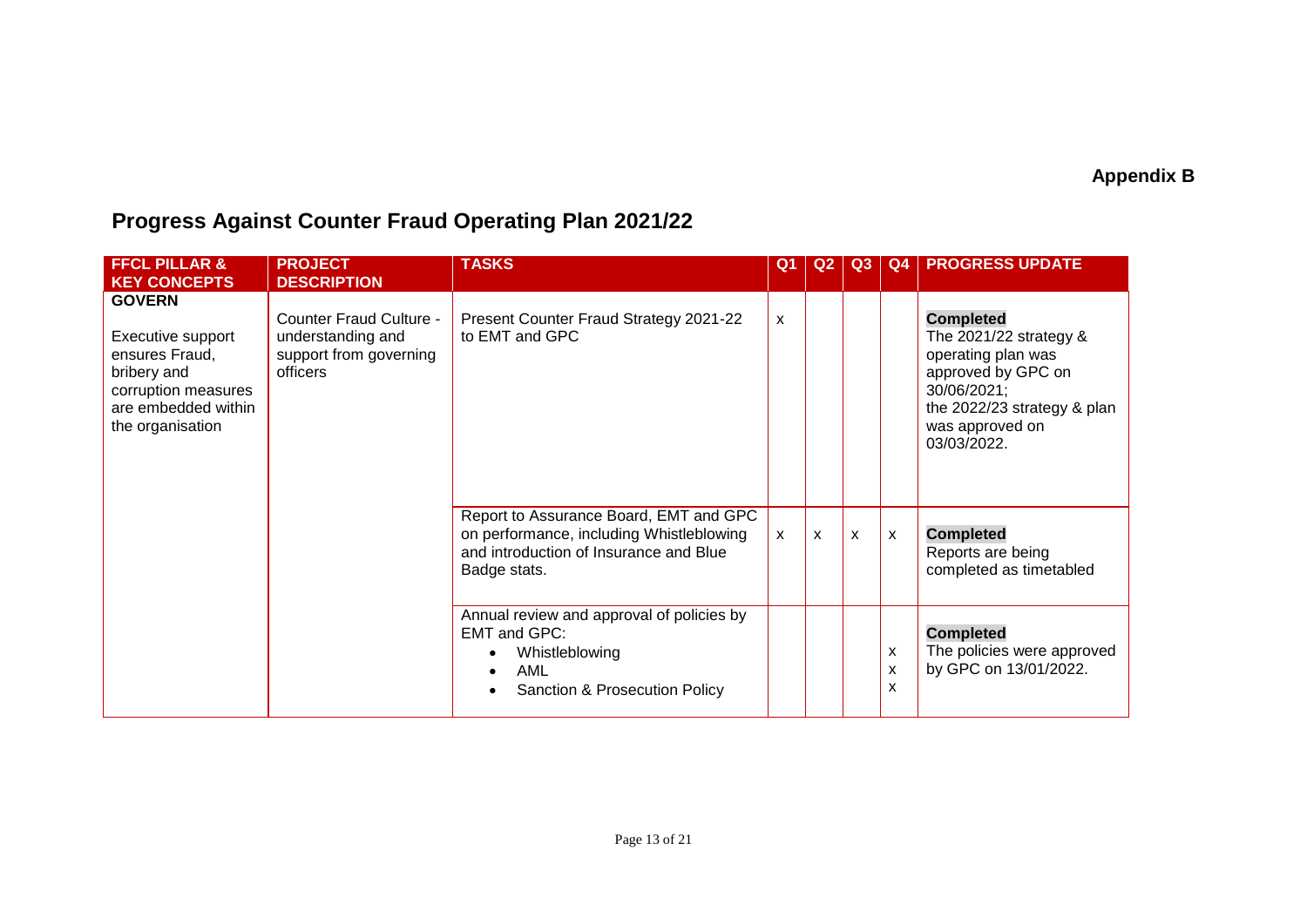| <b>FFCL PILLAR &amp; KEY</b>                                                                                                                                                                                                       | <b>PROJECT</b>                        | <b>TASKS</b>                                                                                                                                                                                                                                                                                                | Q <sub>1</sub> | Q <sub>2</sub>            | Q3           | Q <sub>4</sub>               | <b>Progress</b>                                                                                                                                      |
|------------------------------------------------------------------------------------------------------------------------------------------------------------------------------------------------------------------------------------|---------------------------------------|-------------------------------------------------------------------------------------------------------------------------------------------------------------------------------------------------------------------------------------------------------------------------------------------------------------|----------------|---------------------------|--------------|------------------------------|------------------------------------------------------------------------------------------------------------------------------------------------------|
| <b>CONCEPTS</b>                                                                                                                                                                                                                    | <b>DESCRIPTION</b>                    |                                                                                                                                                                                                                                                                                                             |                |                           |              |                              |                                                                                                                                                      |
| <b>ACKNOWLEDGE</b><br>Fraud risks are<br>acknowledged and<br>understood<br>Key fraud areas<br>and vulnerabilities<br>are risk assessed<br>Appropriate<br>resources are<br><b>Counter Fraud</b><br>agreed.<br><b>Operating Plan</b> | <b>Counter Fraud Strategy</b>         | Publicise Counter Fraud Strategy,<br>including the Anti-fraud and Corruption<br>Statement, as signed by Chief Executive<br>and Leader, via external and internal<br>media, including:<br>Intranet<br><b>Staff Matters</b><br>Yammer                                                                         |                | X                         |              |                              | Ongoing<br>Although our publicity<br>request was declined by the<br>Leader, we will continue to<br>publicise the policy when<br>circumstances allow. |
|                                                                                                                                                                                                                                    |                                       | Review Operating Plan in line with:<br>Counter Fraud Strategy 2021-22<br>$\bullet$<br>Regular risk assessments<br>$\bullet$<br>Internal Audit key findings<br>$\bullet$<br>Team meetings<br>$\bullet$                                                                                                       | X              | X                         | $\mathsf{x}$ | $\mathsf{x}$                 | <b>Ongoing</b><br>Progress against plan to be<br>discussed as part of monthly<br>team meetings.                                                      |
|                                                                                                                                                                                                                                    | Development of fraud<br>risk strategy | Engagement with Risk Management<br>Group regarding creation of fraud risk<br>register.                                                                                                                                                                                                                      | X              | $\boldsymbol{\mathsf{x}}$ |              |                              | <b>Ongoing</b><br>The fraud risk register<br>remains a work in progress                                                                              |
|                                                                                                                                                                                                                                    |                                       | Create corporate and operational fraud<br>risk registers in collaboration with<br>Service representatives across the<br>Council.<br>Apply the above fraud risk registers to<br>inform the Counter Fraud and Internal<br>Audit Plans of new and emerging fraud<br>risks and to highlight areas for proactive |                |                           | X            | $\mathsf{x}$<br>$\mathsf{x}$ | and this has been carried<br>forward into the 2022/23<br>Operating Plan.                                                                             |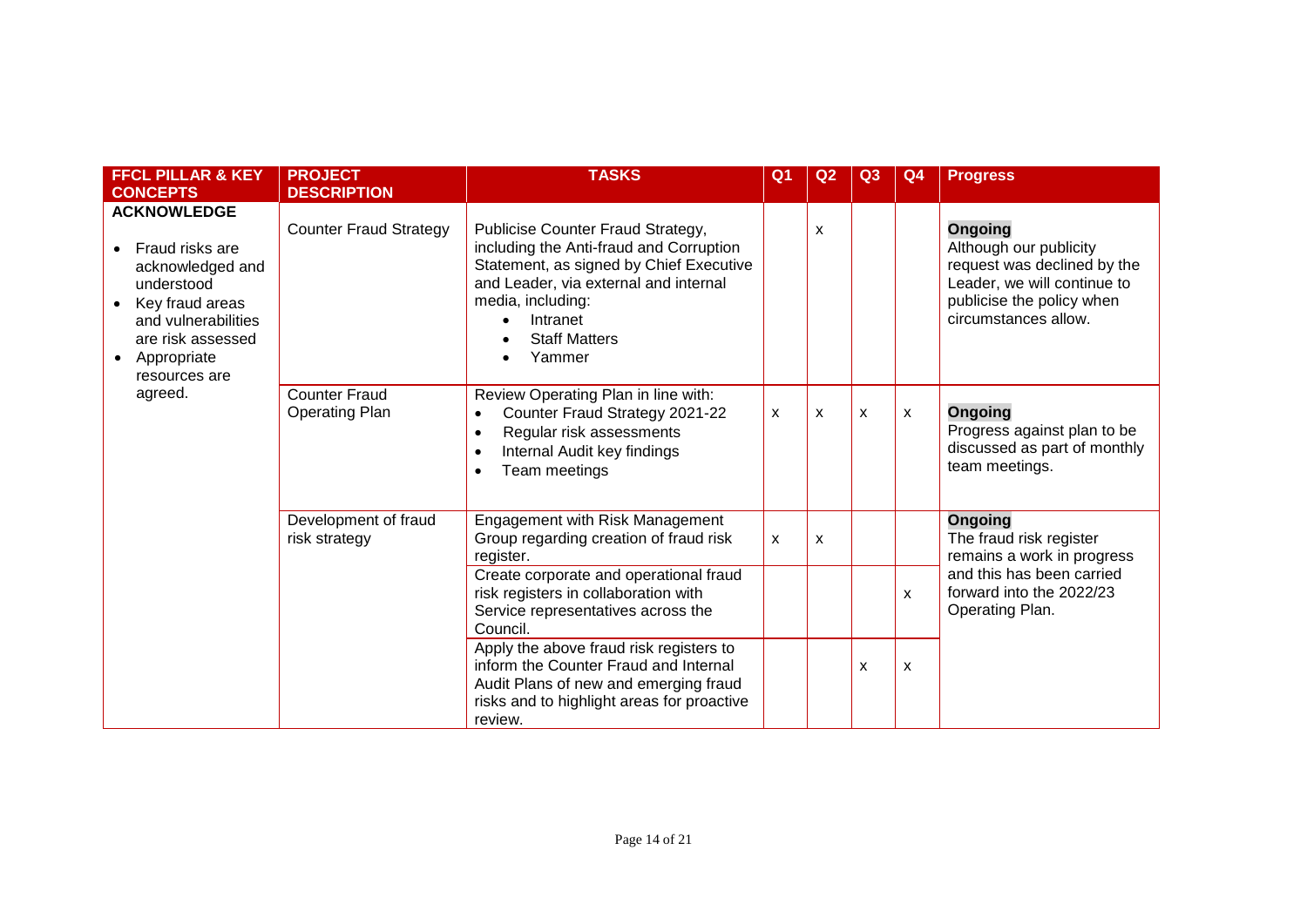| <b>FFCL PILLAR &amp; KEY</b><br><b>CONCEPTS</b> | <b>PROJECT</b><br><b>DESCRIPTION</b>                                  | <b>TASKS</b>                                                                                                                                                                                                                                                                                                                                           | Q <sub>1</sub>                                                                      | Q <sub>2</sub>         | Q3                                           | Q <sub>4</sub>         | <b>Progress</b>                                                                                                                                  |
|-------------------------------------------------|-----------------------------------------------------------------------|--------------------------------------------------------------------------------------------------------------------------------------------------------------------------------------------------------------------------------------------------------------------------------------------------------------------------------------------------------|-------------------------------------------------------------------------------------|------------------------|----------------------------------------------|------------------------|--------------------------------------------------------------------------------------------------------------------------------------------------|
|                                                 | Collaboration with<br>Internal Audit Team and<br>Risk Management Team | Examine Audit Terms of Reference<br>(ToR) and issued audit reports to<br>provide intelligence for possible<br>proactive exercises and new risks.<br>Review risk registers managed by the<br>Risk Management Team to ensure<br>emerging/changing risks are<br>appropriately considered by the Counter<br>Fraud Team.<br>Review overdue audit actions to | $\boldsymbol{\mathsf{x}}$<br>$\boldsymbol{\mathsf{x}}$<br>$\boldsymbol{\mathsf{x}}$ | X<br>$\mathsf{x}$<br>X | $\mathsf{x}$<br>$\mathsf{x}$<br>$\mathsf{x}$ | X<br>$\mathsf{x}$<br>X | <b>Completed</b><br>This activity will continue<br>across 2022/23.                                                                               |
|                                                 | Improved use of data<br>analytics                                     | ascertain whether non implementation<br>has a fraud impact<br>Identify a new project (e.g. employee<br>expenses below) on which to apply data<br>analytics and follow this through to<br>completion. Use outcomes to inform<br>additional use of data analytics.                                                                                       | $\boldsymbol{\mathsf{X}}$                                                           | $\mathsf{x}$           | $\mathsf{x}$                                 | X                      | Ongoing<br>All of the team received data<br>analytics training during<br>2021/22, we hope to utilise<br>this training on projects in<br>2022/23. |

| <b>FFCL PILLAR &amp; KEY</b> | <b>PROJECT</b>     | TASKS | Q <sub>1</sub> | Q2 | $\overline{Q}$ | Q4 Progress |
|------------------------------|--------------------|-------|----------------|----|----------------|-------------|
| <b>CONCEPTS</b>              | <b>DESCRIPTION</b> |       |                |    |                |             |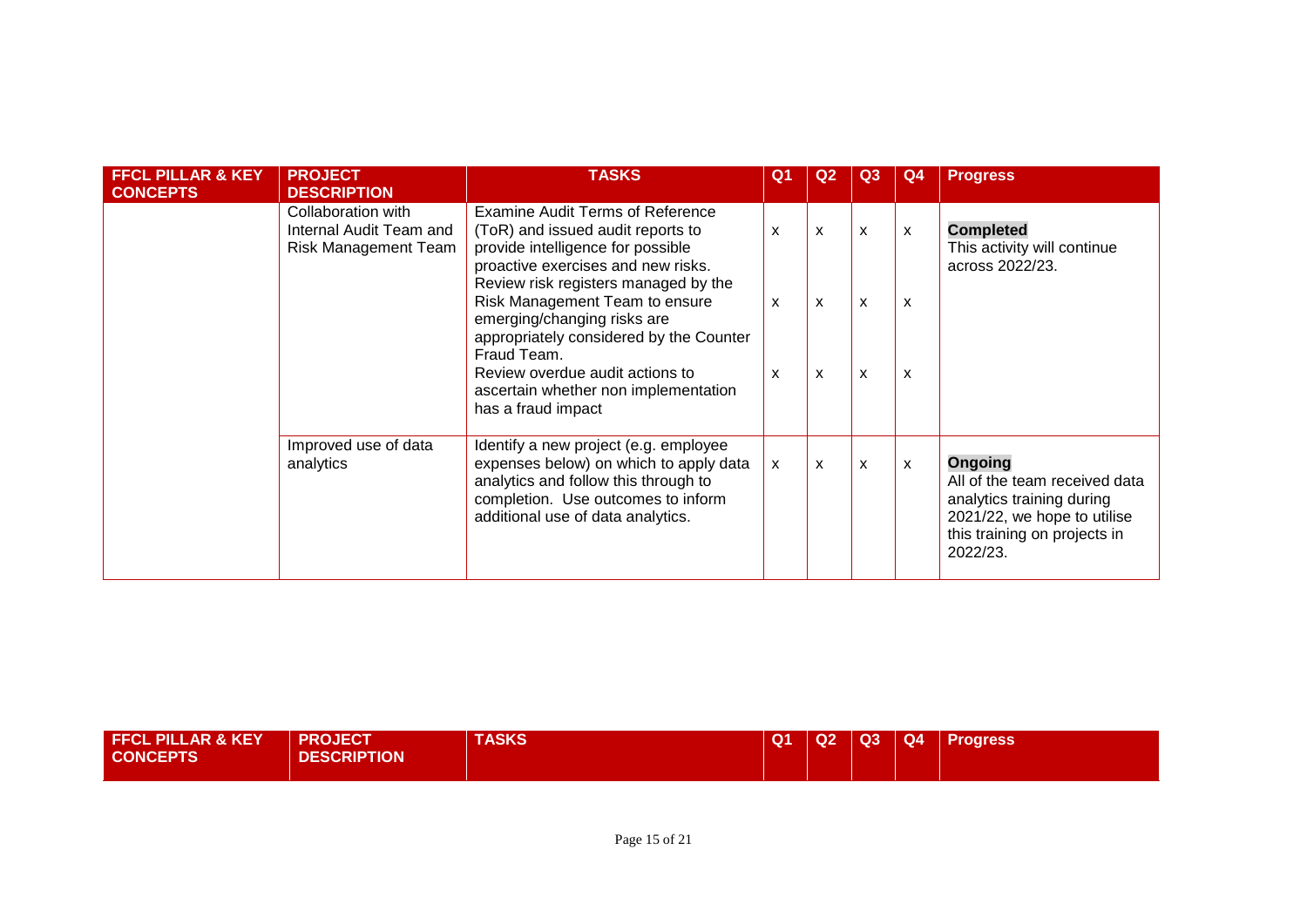| <b>FFCL PILLAR &amp; KEY</b><br><b>CONCEPTS</b>                                                          | <b>PROJECT</b><br><b>DESCRIPTION</b> | <b>TASKS</b>                                                                                                                          | Q <sub>1</sub>            | Q <sub>2</sub> | Q3           | Q <sub>4</sub> | <b>Progress</b>                                                                                                                                                                                                                                                                                                                                                                                                                                            |
|----------------------------------------------------------------------------------------------------------|--------------------------------------|---------------------------------------------------------------------------------------------------------------------------------------|---------------------------|----------------|--------------|----------------|------------------------------------------------------------------------------------------------------------------------------------------------------------------------------------------------------------------------------------------------------------------------------------------------------------------------------------------------------------------------------------------------------------------------------------------------------------|
| <b>PREVENT</b><br>Information and<br>Technology is better<br>utilised<br>Fraud controls and              | New ways of working                  | Embedding new ways of working<br>including procedures manual and<br>appropriate training.                                             | $\boldsymbol{\mathsf{x}}$ | $\mathsf{x}$   |              |                | <b>Completed</b><br>Since 2021 investigators<br>have a generic caseload, as<br>opposed to specialising in a<br>single area of work.                                                                                                                                                                                                                                                                                                                        |
| processes are<br>enhanced to aid<br>prevention<br>A more effective<br>anti-fraud culture<br>is developed | Proactive work:<br><b>External</b>   | NFI (review and allocate reports within<br><b>Counter Fraud Team and Service</b><br>areas). Report on outcomes to<br>Assurance Board. | $\mathsf{x}$              | X              | $\mathsf{x}$ | X              | <b>Ongoing</b><br>Deceased persons matches<br>have been allocated and<br>progressed by appropriate<br>teams.<br><b>Financial Assessments are</b><br>reviewing matches with<br>Student Loans.<br>A newly established Council<br>Tax Review Team have used<br>NFI to match CT SPDs<br>against credit reference<br>information which has<br>identified projected savings<br>of $£0.5m$ .<br>We have joined the NFI<br>Fraud Hub with effect from<br>May 2022. |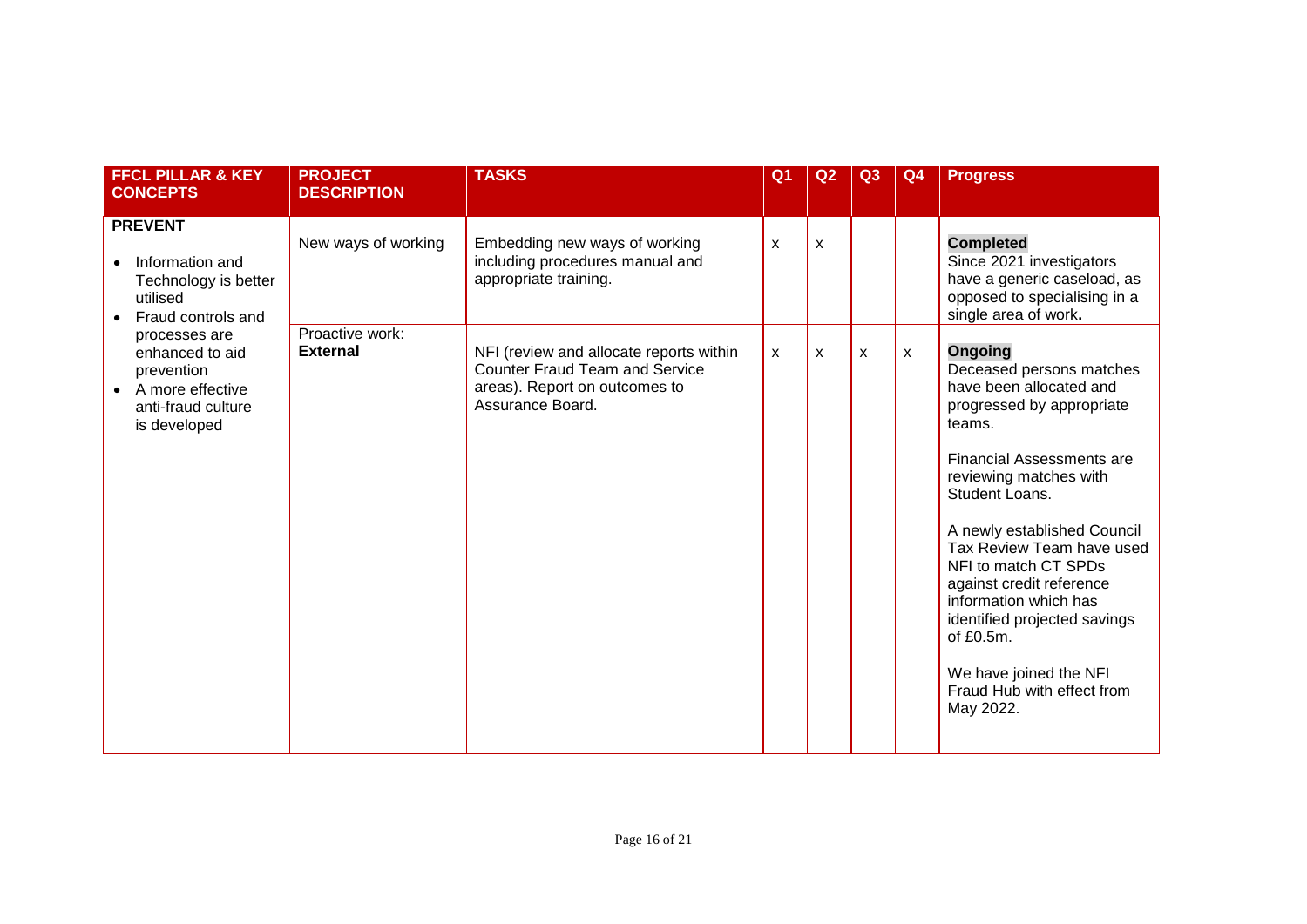| <b>FFCL PILLAR &amp; KEY</b><br><b>CONCEPTS</b> | <b>PROJECT</b><br><b>DESCRIPTION</b> | <b>TASKS</b>                                                                                                                                         | Q <sub>1</sub> | Q <sub>2</sub> | Q3           | Q <sub>4</sub>            | <b>Progress</b>                                                                                                                                                                                                             |
|-------------------------------------------------|--------------------------------------|------------------------------------------------------------------------------------------------------------------------------------------------------|----------------|----------------|--------------|---------------------------|-----------------------------------------------------------------------------------------------------------------------------------------------------------------------------------------------------------------------------|
|                                                 |                                      | CIFAS (arrange access and training for<br>all Counter Fraud Officers and<br>undertake the matching of Adult Social<br>Care data against CIFAS data). | $\mathsf{x}$   | X              |              |                           | <b>Ongoing</b><br>Team members all have<br>CIFAS accounts; refresher<br>training is still to be arranged.<br>A pilot match of ASC data did<br>not identify any cases, a full<br>match will be undertaken<br>during 2022/23. |
|                                                 | <b>Internal</b>                      | Pre and post payment assurance<br>checks for business grants.                                                                                        | X              | X              | X            | $\mathsf{x}$              | <b>Ongoing</b><br>This work remains ongoing<br>throughout 2022/23, savings<br>identified through this work<br>are highlighted in the main<br>body of this report.                                                           |
|                                                 |                                      | Procurement - Purchase Card<br>transactions (as per audit)                                                                                           |                | X              |              |                           | <b>Ongoing</b><br>A draft report presenting our<br>findings was issued in May<br>2022; a number of cases<br>require further investigation<br>in order to confirm that the<br>expenditure was legitimate.                    |
|                                                 |                                      | Employee expenses                                                                                                                                    |                |                | $\mathsf{x}$ | $\boldsymbol{\mathsf{X}}$ | <b>Ongoing</b><br>We did not undertake these                                                                                                                                                                                |
|                                                 |                                      | <b>Disabled Facilities Grants</b>                                                                                                                    |                |                | $\mathsf{x}$ | $\mathsf{x}$              | pro-active exercises during<br>2021/22 due to the volumes                                                                                                                                                                   |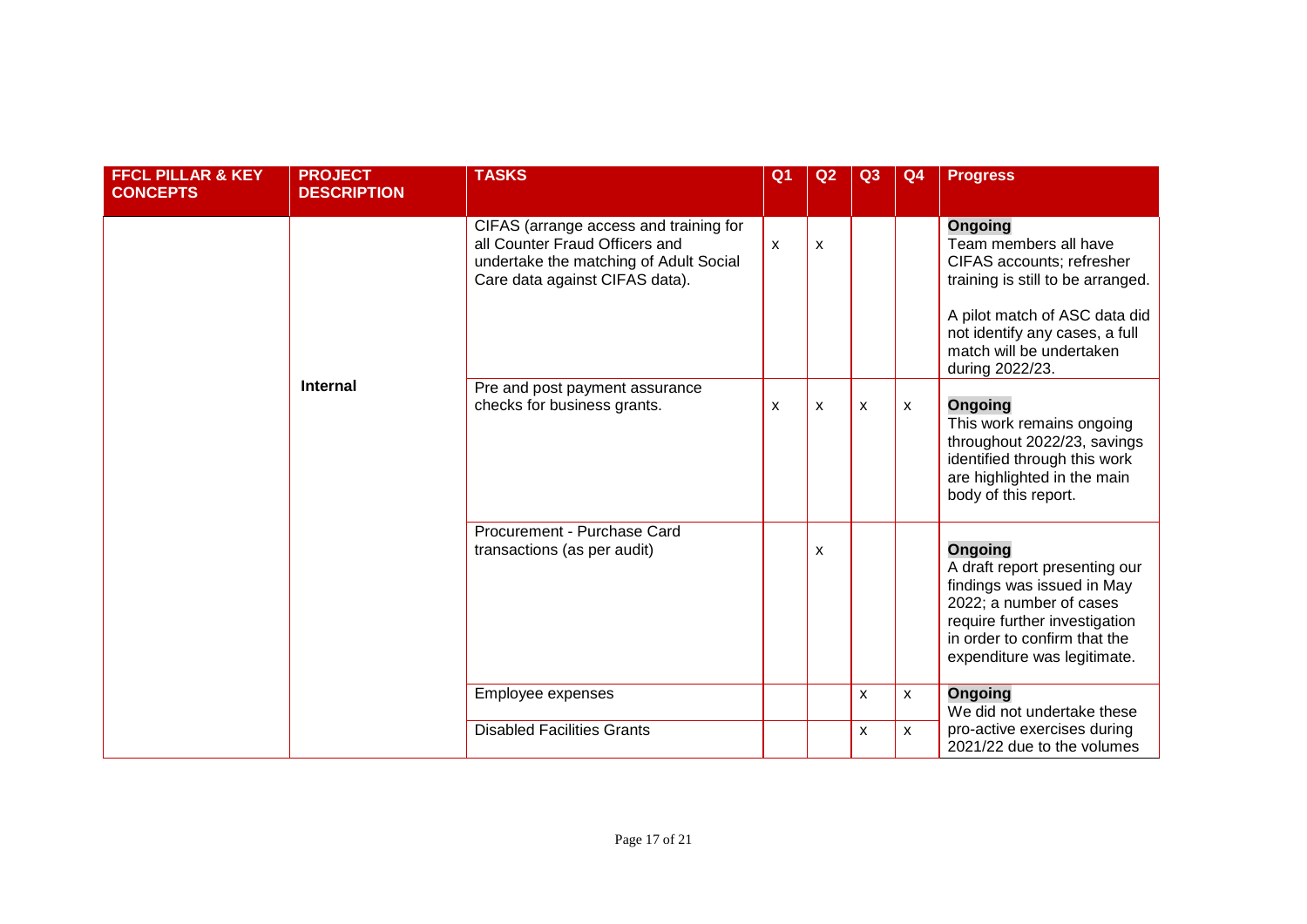| <b>FFCL PILLAR &amp; KEY</b><br><b>CONCEPTS</b> | <b>PROJECT</b><br><b>DESCRIPTION</b> | <b>TASKS</b>                                        | Q <sub>1</sub> | Q2           | Q3           | Q4 | <b>Progress</b>                                                                                                                                                                                                  |
|-------------------------------------------------|--------------------------------------|-----------------------------------------------------|----------------|--------------|--------------|----|------------------------------------------------------------------------------------------------------------------------------------------------------------------------------------------------------------------|
|                                                 |                                      | Direct Payments - random sample for<br>verification |                | $\mathsf{x}$ | $\mathsf{x}$ |    | of referrals made to the<br>team; these exercises have<br>been carried forward to the                                                                                                                            |
|                                                 |                                      | Care leavers - Housing Benefit issues               |                | X            |              |    | 2022/23 operating plan.                                                                                                                                                                                          |
|                                                 |                                      | Meridian Water - fraud review                       |                | X            |              |    | <b>Complete</b><br>The Counter Fraud Team<br>delivered a fraud awareness<br>presentation to Meridian<br>Water staff in September<br>2021; follow-up work has<br>been included on the<br>2022/23 Operating Plan.  |
|                                                 |                                      | AP1 exercise                                        |                |              |              |    | <b>Ongoing</b><br>A draft report presenting our<br>findings was issued for<br>comment in May 2022.<br>Although no evidence of<br>fraud was identified, we have<br>made recommendations to<br>reduce future risk. |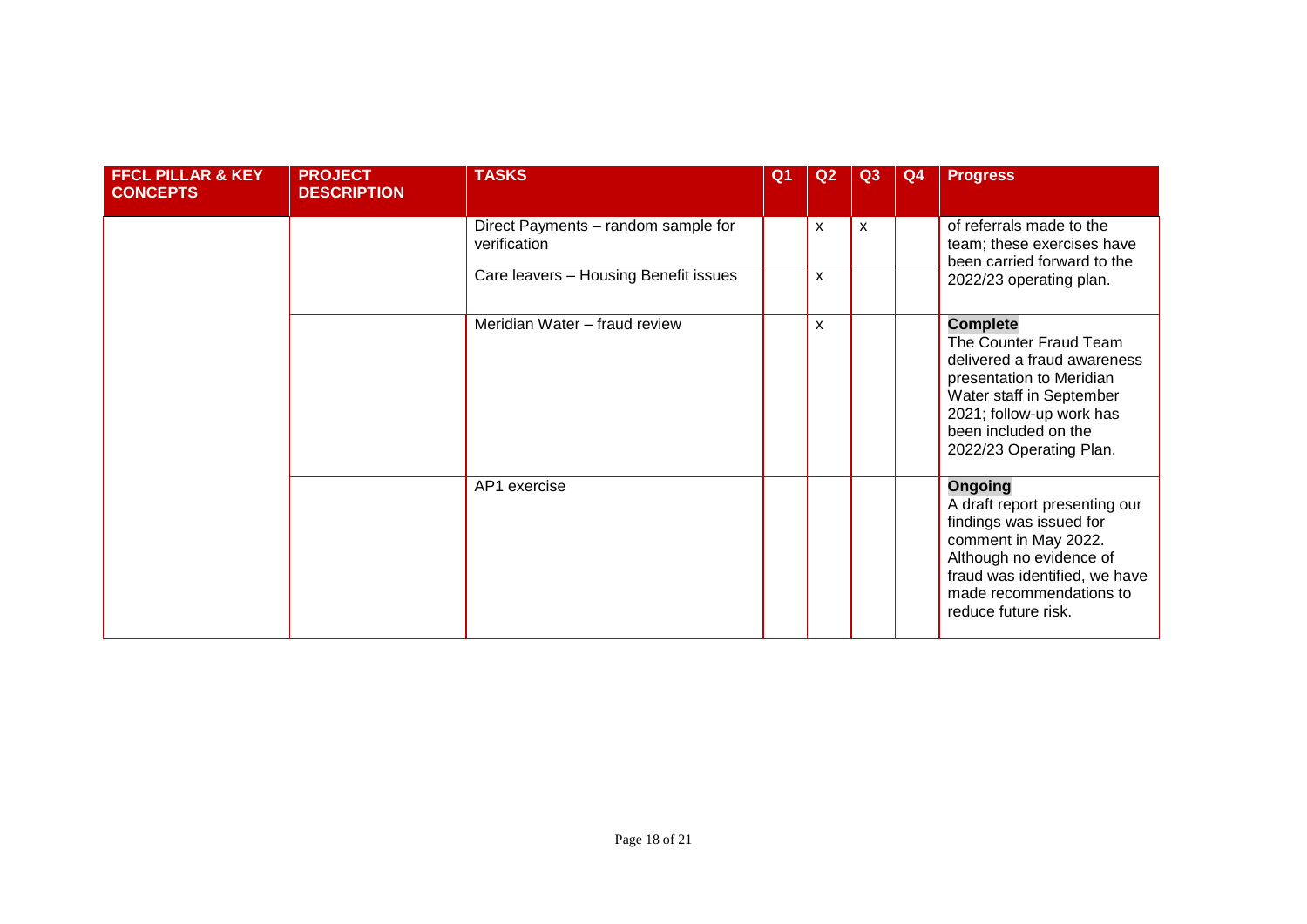| <b>FFCL PILLAR &amp; KEY</b><br><b>CONCEPTS</b> | <b>PROJECT</b><br><b>DESCRIPTION</b>    | <b>TASKS</b>                                                                                                                                                                              | Q <sub>1</sub> | Q <sub>2</sub> | Q3           | Q <sub>4</sub> | <b>Progress</b>                                                                                                                                                                                                          |
|-------------------------------------------------|-----------------------------------------|-------------------------------------------------------------------------------------------------------------------------------------------------------------------------------------------|----------------|----------------|--------------|----------------|--------------------------------------------------------------------------------------------------------------------------------------------------------------------------------------------------------------------------|
|                                                 | <b>Fraud Awareness</b>                  | Review of iLearn module to ensure<br>content:<br>is up to date (including contact<br>details)<br>sufficiently covers the topics of anti-<br>bribery & corruption and money<br>laundering. |                | X              |              |                | <b>Ongoing</b><br>We will continue our review<br>of the online training in<br>2022/23.                                                                                                                                   |
|                                                 |                                         | Consult with Risk Management on<br>inclusion of fraud risks within training for<br>new starters.                                                                                          |                | X              |              |                |                                                                                                                                                                                                                          |
|                                                 |                                         | Publicise the iLearn module on intranet/<br>other means to increase uptake by all<br>staff.                                                                                               |                |                | X            |                |                                                                                                                                                                                                                          |
|                                                 |                                         | Counter Fraud Team to design and lead<br><b>LBE International Fraud Awareness</b><br>Week 2021 (14 <sup>th</sup> to 20 <sup>th</sup> November)<br>activities.                             |                | X              | $\mathsf{x}$ |                | <b>Complete</b><br>The activities undertaken<br>during IFAW 2021 are<br>detailed elsewhere in this<br>report.                                                                                                            |
|                                                 | <b>Schools Professional</b><br>Learning | The provision of a joint audit and fraud<br>training session, with Internal Audit, for<br>maintained schools who have<br>purchased the training package.                                  |                |                | X            |                | <b>Complete</b><br><b>Fraud Awareness training</b><br>was delivered to an audience<br>of School Business<br>Managers as part of a<br><b>Financial Management</b><br>Training package arranged<br>by the Schools HR Team. |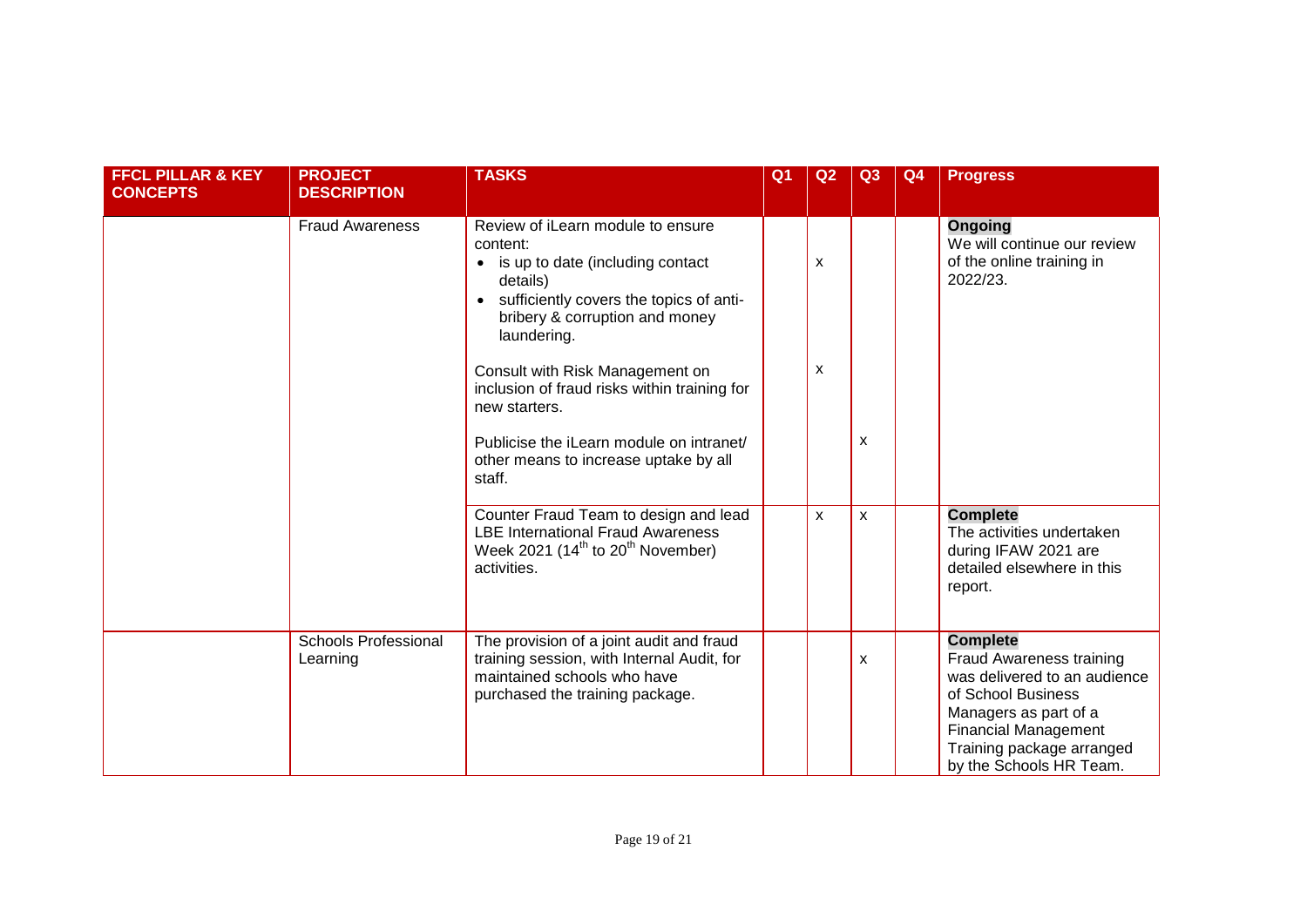| <b>FFCL PILLAR &amp; KEY</b><br><b>CONCEPTS</b>                                                                                                                                                                         | <b>PROJECT</b><br><b>DESCRIPTION</b>           | <b>TASKS</b>                                                                                                                                                                                                                                                                                                                                                                                                                                                                                                     | Q <sub>1</sub> | Q <sub>2</sub> | Q <sub>3</sub>            | Q4           | <b>Progress</b>                                                                                                        |
|-------------------------------------------------------------------------------------------------------------------------------------------------------------------------------------------------------------------------|------------------------------------------------|------------------------------------------------------------------------------------------------------------------------------------------------------------------------------------------------------------------------------------------------------------------------------------------------------------------------------------------------------------------------------------------------------------------------------------------------------------------------------------------------------------------|----------------|----------------|---------------------------|--------------|------------------------------------------------------------------------------------------------------------------------|
| <b>PURSUE</b><br><b>Punish fraudsters</b><br>Recover losses<br>Use civil sanctions<br>Develop capability<br>and capacity to<br>investigate<br>Develop<br>collaborative and<br>supportive law<br>enforcement<br>response | Core business<br>activities                    | Including:<br>Internal and external referrals<br>$\bullet$<br>Data Protection Act (DPA)<br>enquiries<br>Single Fraud Investigation<br>Service (SFIS) referrals<br>Right to Buy (RTB) cases<br>No Recourse to Public Funds<br>(NRPF) cases<br>Financial Investigations (FI)<br>$\bullet$<br>Corporate cases<br>Benefit cases<br>Counter Fraud Team to risk assess all<br>referrals and investigate, where<br>relevant, to a standard for prosecution.<br>Reactive work will take priority over<br>proactive work. | X              | X              | $\boldsymbol{\mathsf{x}}$ | X            | <b>Complete</b><br>These core activities were<br>undertaken throughout<br>2021/22 and will continue<br>during 2022/23. |
|                                                                                                                                                                                                                         | Review of approach to<br>criminal prosecutions | Actively pursue prosecutions and<br>sanctions. Publicise successful cases.                                                                                                                                                                                                                                                                                                                                                                                                                                       |                | X              |                           |              | Ongoing<br>We will continue to liaise with<br>the Legal Services Team<br>during 2022/23.                               |
|                                                                                                                                                                                                                         | Training                                       | Training needs of Counter Fraud staff to<br>be reviewed and training to be provided.                                                                                                                                                                                                                                                                                                                                                                                                                             | $\mathsf{x}$   | X              | $\mathsf{x}$              | $\mathsf{x}$ | Ongoing<br>We will continue to identify<br>training needs as part of the<br>PDR process.                               |